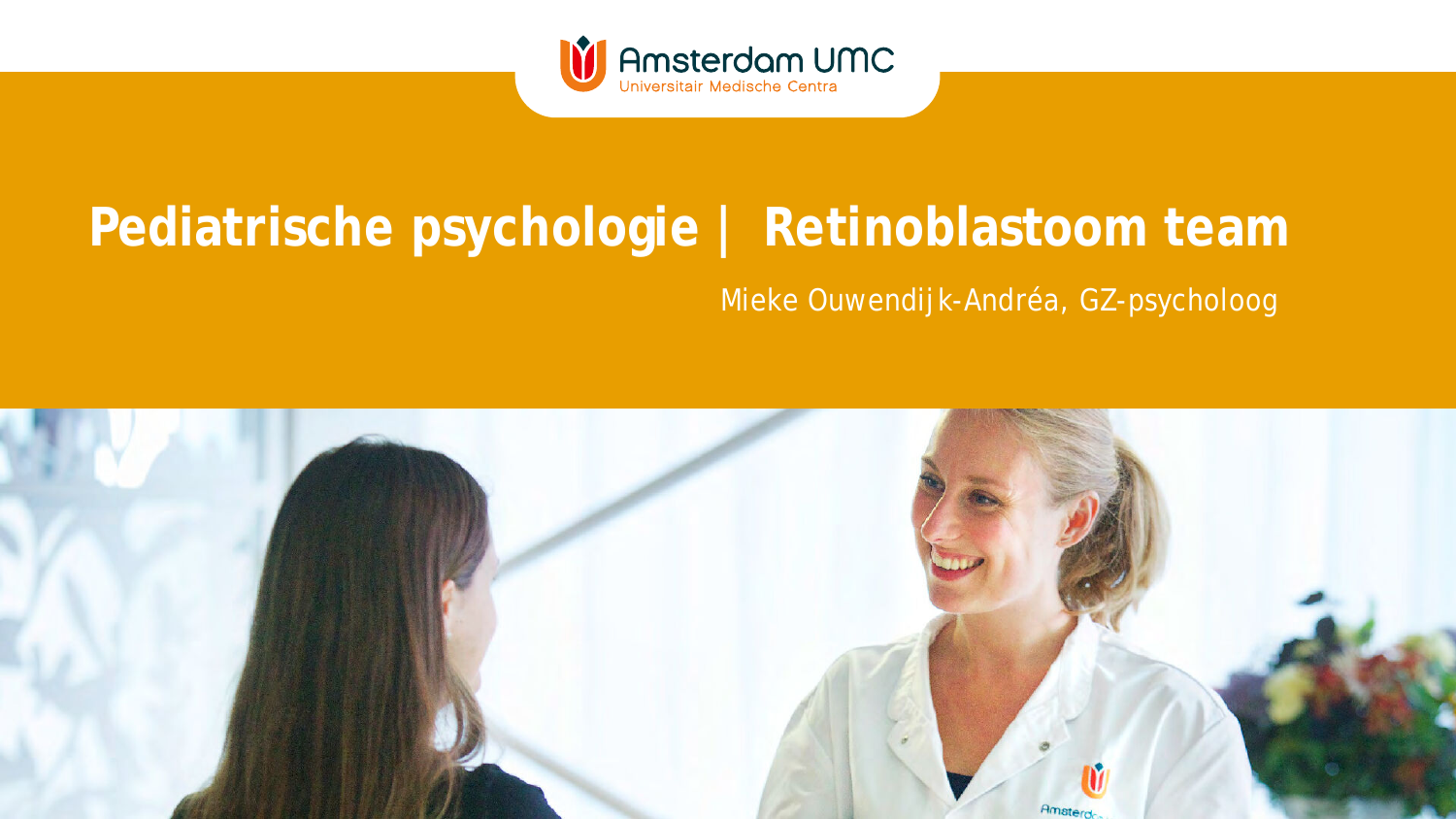### Neuropsychologie

Neonatologie

Retinoblastoomteam

## **Voorstellen**



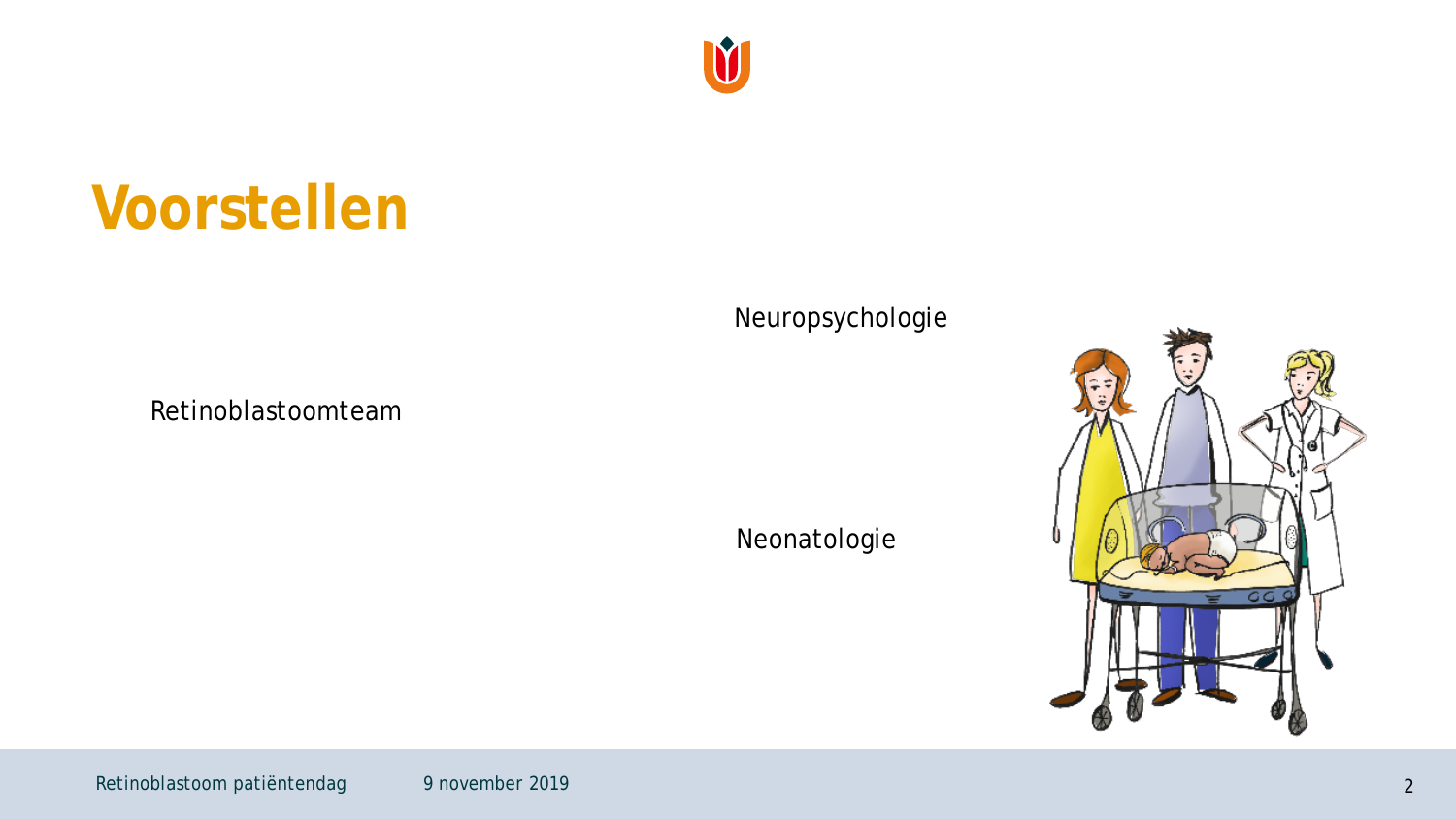

## **Medisch stressmodel**

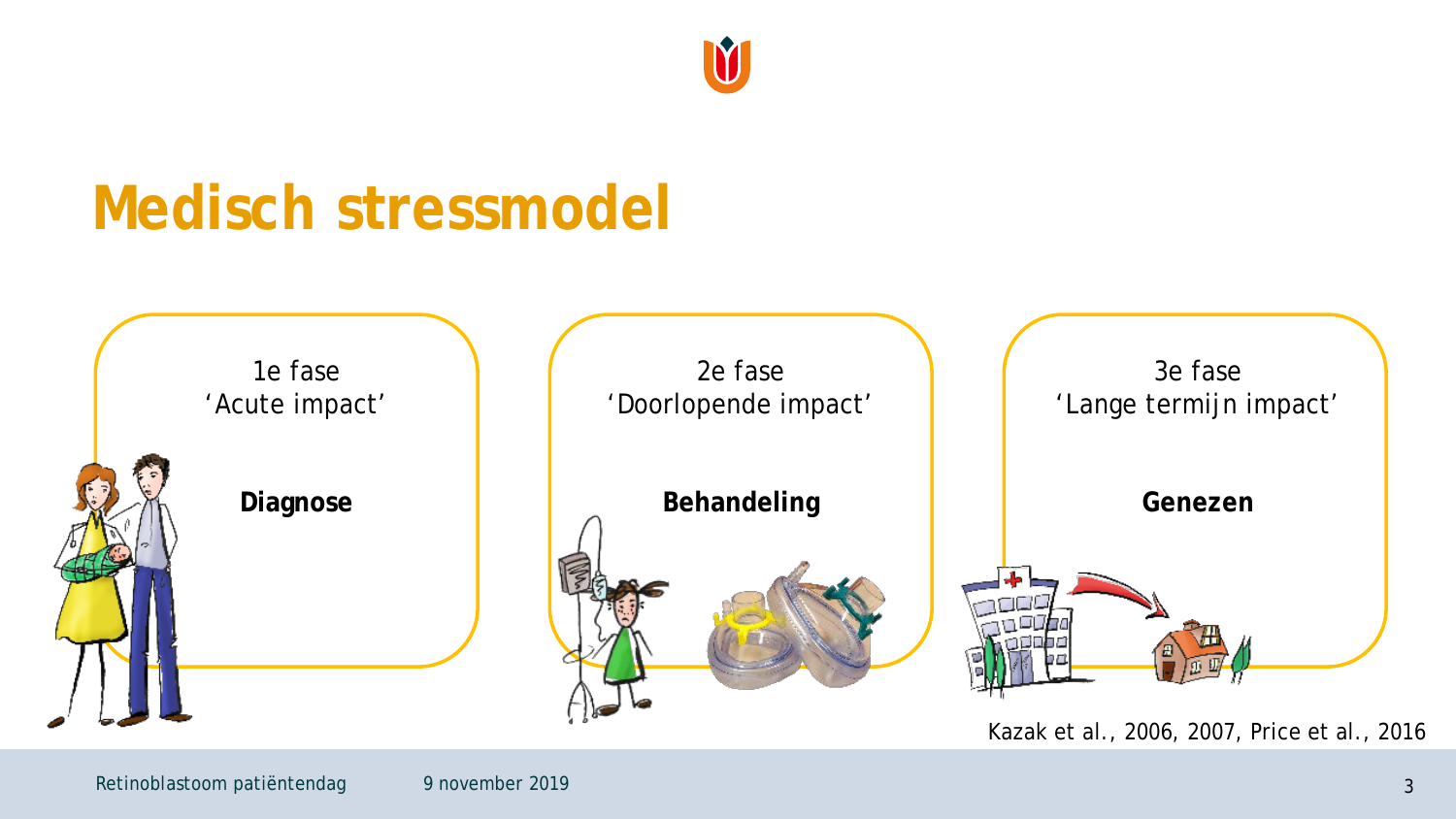# **Medisch stressmodel: wanneer vlieg ik in?**

IV

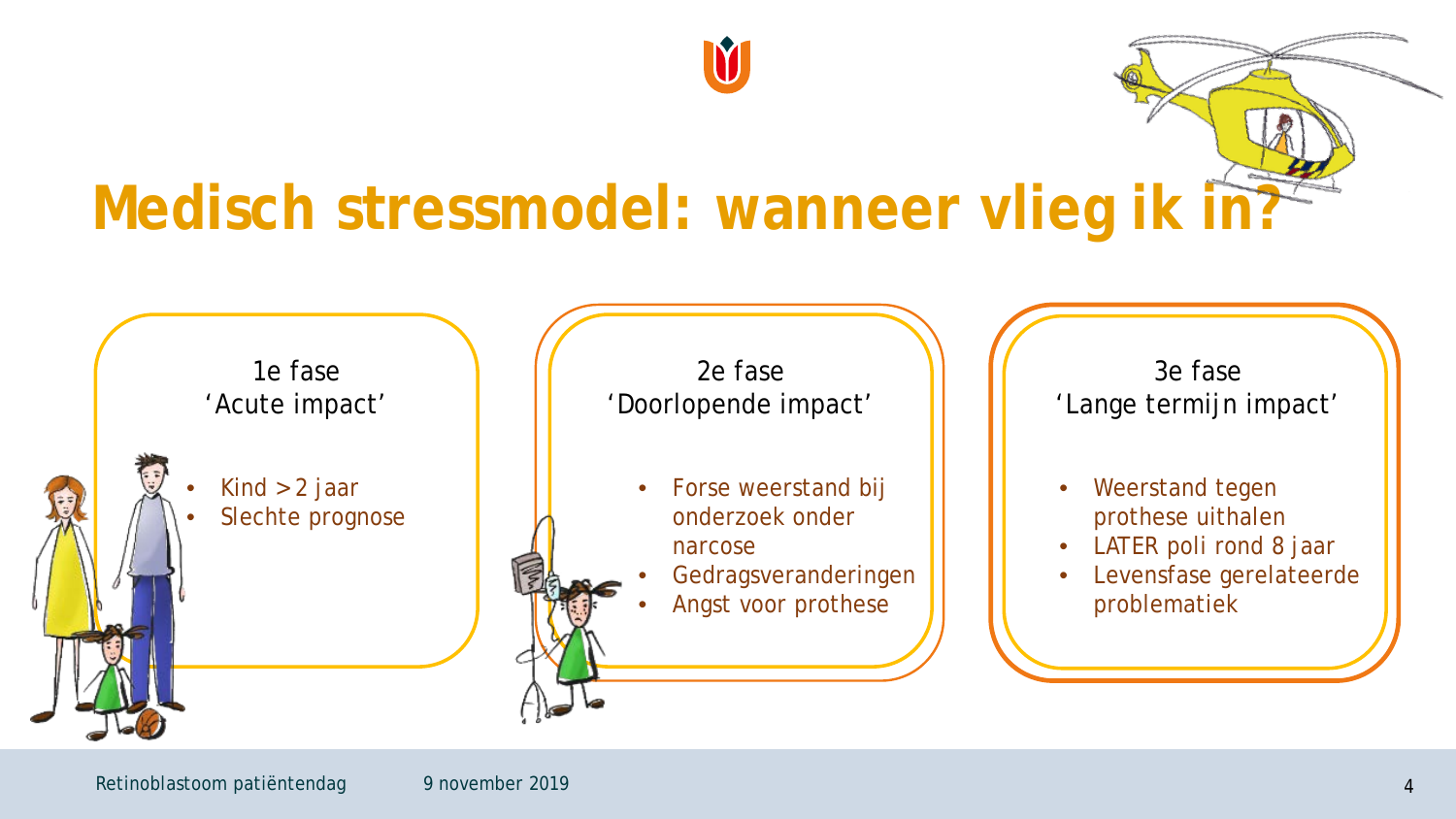



# **Psychologische interventie**

- EMDR
- Schrijftherapie
- (Cognitieve) gedragstherapie

- Psycho-educatie
- Traumaverwerking
- Opvoedondersteuning
- OpKoers online

### **Kind/jongere absolute 1 and 1 and 1 and 1 and 1 and 1 and 1 and 1 and 1 and 1 and 1 and 1 and 1 and 1 and 1 and 1 and 1 and 1 and 1 and 1 and 1 and 1 and 1 and 1 and 1 and 1 and 1 and 1 and 1 and 1 and 1 and 1 and 1 and**

- Psycho-educatie
- OpKoers Online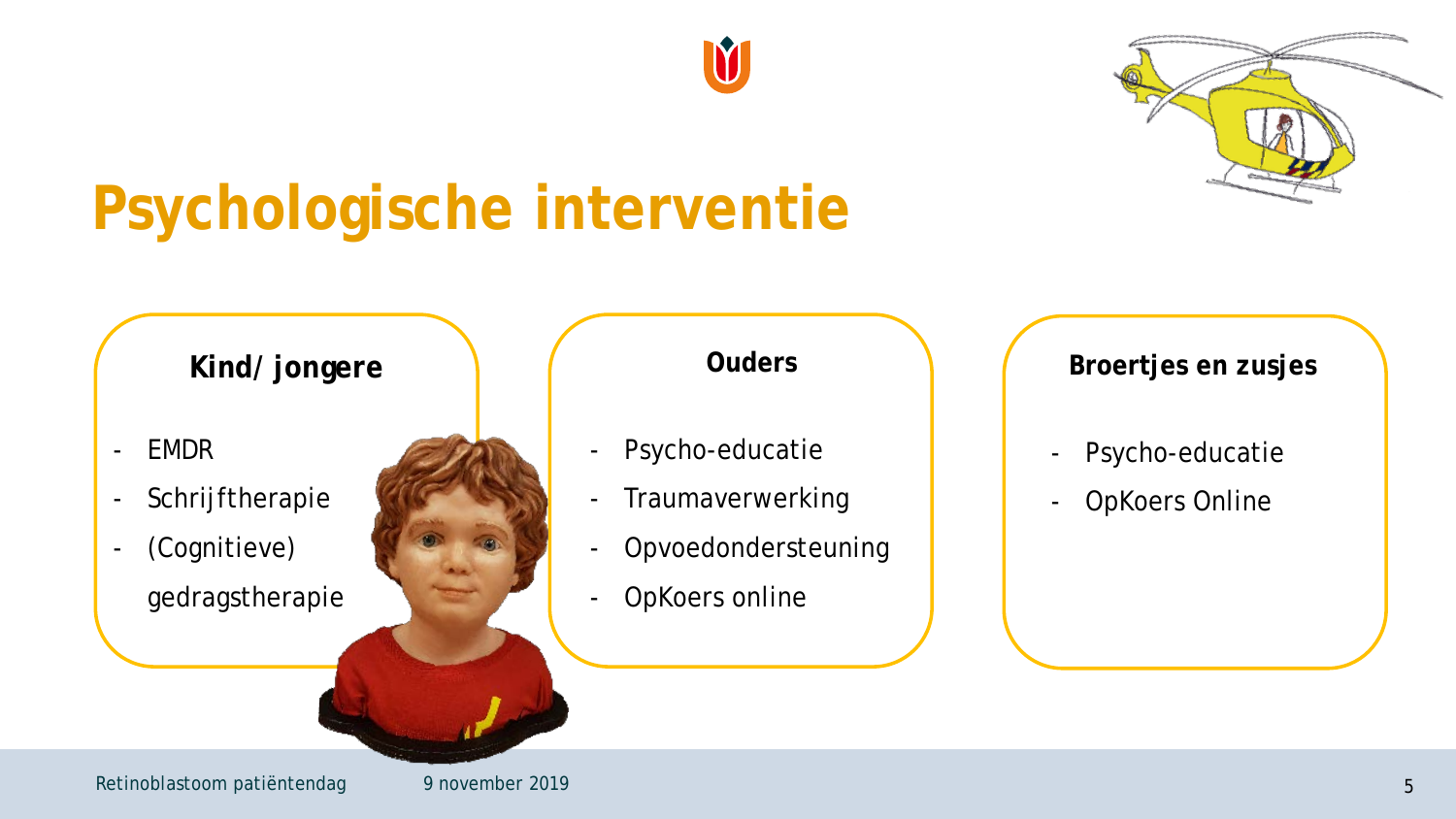

## **Bedankt voor uw aandacht**

### *En bijna kunnen jullie dan eíndelijk* **y** En bijna kunnen jullie dan eindelijk K